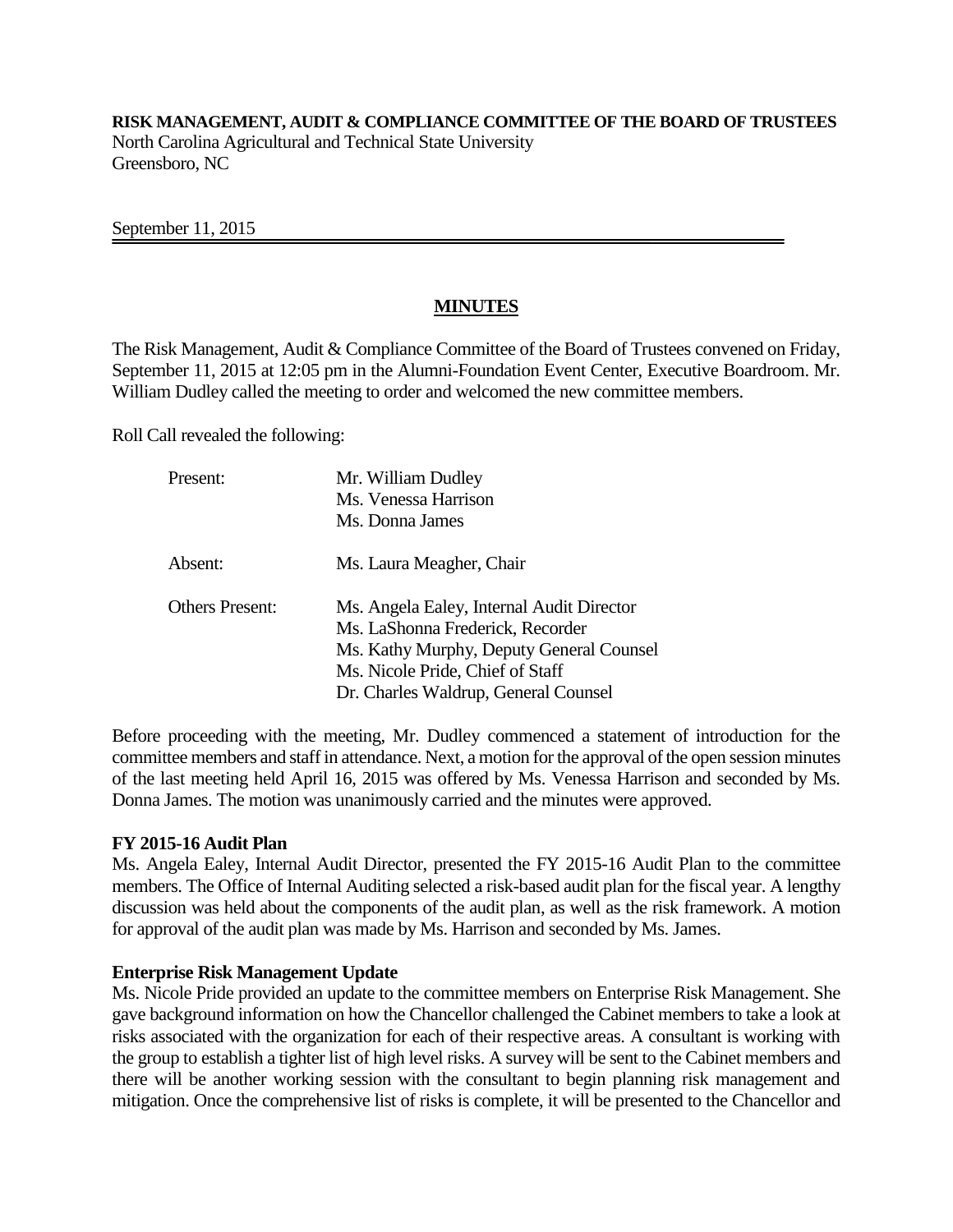Board members. Ms. James asked whether the University's strategic plan, A&T Preeminence 2020, was considered during the risk assessment. Ms. Pride responded that strategic priorities were assessed during this process.

Mr. Dudley yielded the meeting to Ms. LaShonna Frederick.

The open session and closed session activity reports were provided to the committee members prior to the meeting. These reports were broken down by scheduled and unscheduled audits. Ms. Frederick discussed the open session activity report. The reporting period was April 11, 2015 to August 31, 2015.

# **Scheduled Audits**

There were four scheduled audits completed since the last committee meeting.

# **FY 2014-15 4 th Quarter Surprise Cash Counts**

There were no audit issues.

# **Athletics Rules Compliance Follow-Up Audit**

The purpose of this review was to determine if corrective actions had been made on those issues that were noted in the June 2014 report. Satisfactory progress has been made to correct the deficiencies noted.

# **Assessment of Internal Controls Over Financial Reporting for FYE 6/30/15**

The OIA performed this assessment to confirm the presence of sound internal controls over financial reporting at the university. OIA was more involved in the process this year due to UNC-GA's request for internal auditors to play a more active role.

# **FY 2014-15 Year-End Inventories**

The OIA performed a year-end review of inventories for the Physical Plant and the University Farm as of June 30, 2015. The Physical Plant included the Central Warehouse and the fuel. There were no exceptions noted.

There were no questions about these audit reports.

## **Unscheduled Audits**

There were four unscheduled audits completed since the last committee meeting.

## **Questions Surrounding the Hiring & Salary of a Former Employee in a University Department**

This unscheduled review was requested by senior management after they received a letter from a former employee alleging that a department did not follow the proper hiring procedures when it hired an employee. The employee also received salary that was commensurate with a seasoned, experienced employee and the employee had not completed training. The allegation had merit and the OIA made recommendations to correct the deficiencies noted.